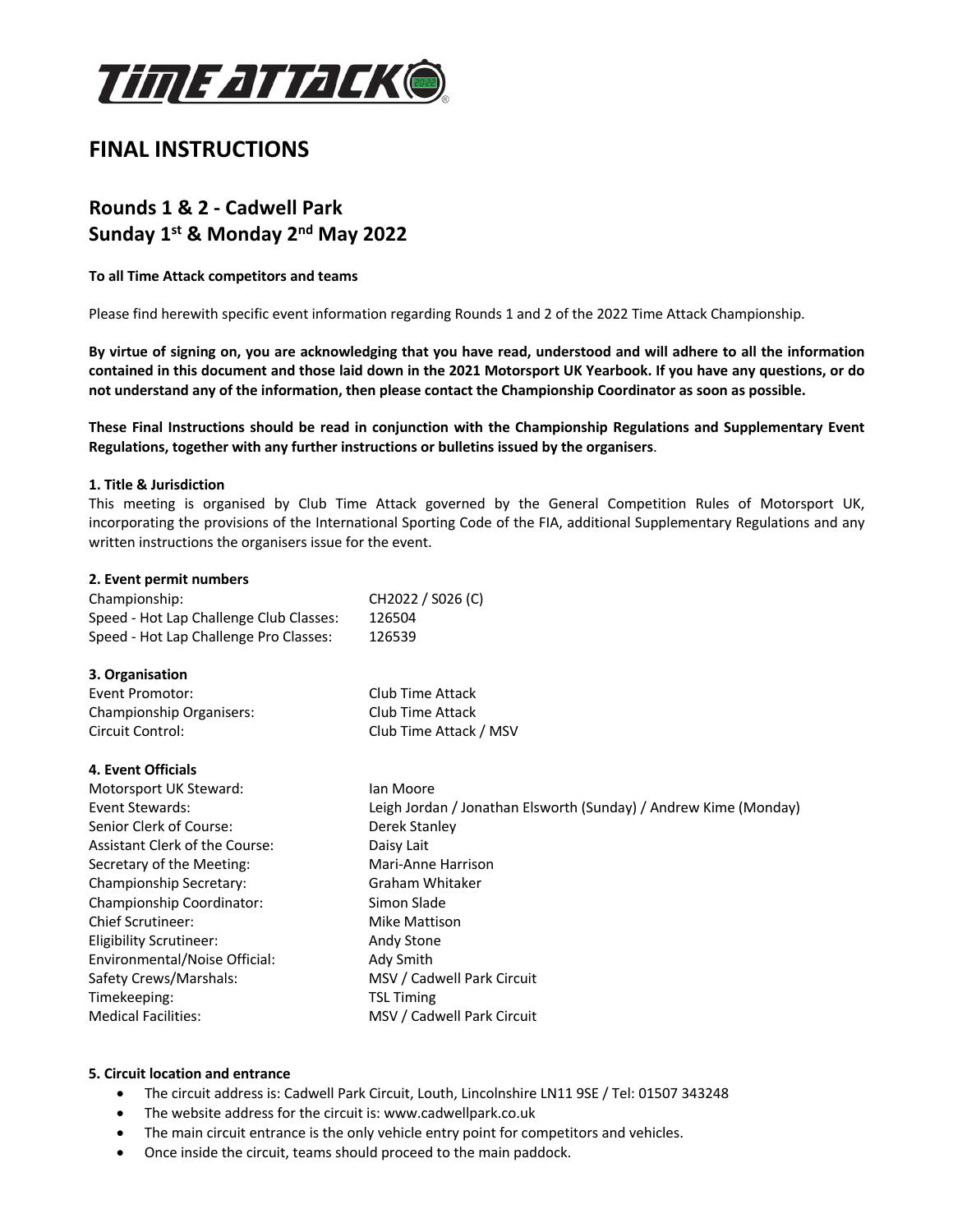



## **7. Driving Standards**

- Competitors are reminded of their responsibility to understand and comply fully with all Motorsport UK regulations and flag signals. The Clerk of the Course will interview any competitor reported for failing to comply with these regulations. This may result in penalty applied in accordance with Motorsport UK Regulation [C2.1]
- If at any time the Clerk of the Course feels driving is not to a standard deemed safe, this may result in the driver being Black Flagged.
- Drivers' rules, vehicle regulations, event details and timetables are subject to change for the benefit of the event and prevailing circumstances. Competitors will be notified accordingly by an official bulletin.
- Please take note of the track limit regulations that will be reported by Judges of facts. Drivers contravening track limits (GR Q12.21.2) will have the corresponding lap time deleted.

## **8. Tickets/Passes/Wristbands**

- Each competitor will receive an email via the MSV on-line system from which four entrance tickets can be downloaded. They will also receive an email containing a vehicle paddock pass that must be printed and displayed in the support vehicle windscreen at the entrance in order to gain access to the venue.
- Drivers must collect a coloured wristband from the race office. This must be worn by the driver in order to gain access to the circuit. **No wristband, no access.**
- Teams will also receive four more wristbands at signing-on. These wristbands are only for technicians/mechanics to allow access to the working area in the pit lane.

## **9. Entry/Set up times**

- Saturday 30<sup>th</sup> April: Competitors may gain access to the circuit from 18.00.
- Setting up in the paddock cannot take place until participants taking part in the track day have vacated. This event concludes at 17.00.
- Sunday  $1^{st}$  & Monday  $2^{nd}$  May: Venue access is available from 7.00am.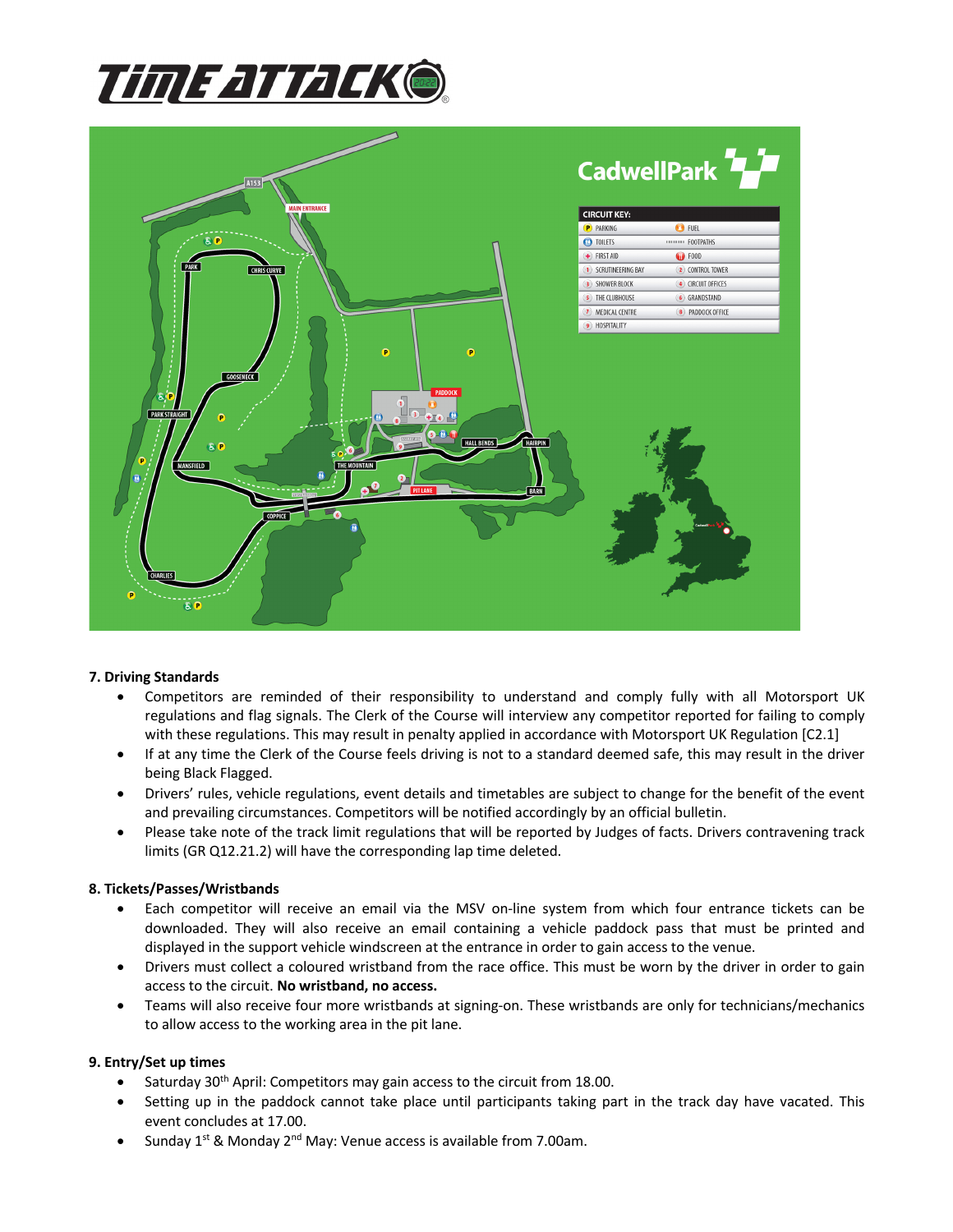

- Competitors may stay overnight in the paddock on Sunday. 24-hour security has been arranged by the circuit. Toilet and shower facilities are available. Time Attack, MSV and Cadwell Park Circuit cannot be held responsible for any loss or damage to any competitor's vehicle(s) and/or equipment.
- Competitors must vacate the paddock by 20:00 on Monday.

# **10. Scrutineering/Technical Checks**

- Pre-event scrutineering checks will be carried out by scrutineers in the scrutineering bay in the lower paddock.
- Scrutineering will take place as follows:
	- $\circ$  Saturday 30<sup>th</sup> April: 18.00 19.00
	- $\circ$  Sunday 1<sup>st</sup> May: from 07.00
	- $\circ$  Monday 2<sup>nd</sup> May (for Sunday entries only): from 08.00
- Vehicles may be subject to further safety/technical checks at any time throughout the event. Full cooperation is required.
- Competitors should ensure their vehicle and personal equipment is fit and suitable for purpose and meets all the required vehicle safety criteria for the event before arriving at the venue.
- Vehicles may have a sticker / card placed on them once they have passed its checks.

# **11. Engine/Noise Pollution**

- Noise testing will be carried out before the first track session. The noise limit is 105db. ALL CARS MUST BE NOISE TESTED BEFORE BEING ALLOWED ONTO THE CIRCUIT.
- Engines of competing cars should not be revved before 08.30 or after 18.30.

# **12. Driver Briefings**

- A driver briefing will be held at 08.15 on Sunday morning in the Clubhouse restaurant.
- Drivers who are entered for Monday only will be briefed at 09.00 in the Paddock Office.
- All drivers MUST attend. Not doing so is in contravention of Motorsport UK Regulation [G 5.3.6] and may lead to a penalty, If for any reason a driver is unable to attend they must contact the championship coordinator Simon Slade: simon@timeattack.co.uk / 07966 153555.
- Only the driver may attend the briefing.

# **13. Signing-on**

- Signing on will be carried out in the Paddock Office in the lower paddock from 07.00 on Sunday morning.
- Competitors should bring their Motorsport UK competition licence and any other supporting documentation, such as medical certificates (if applicable), as these will be visually checked when drivers collect their wristband.

# **14. Pit garages, paddock and parking**

- There are no pit garages at Cadwell Park.
- Teams are to set up in the areas specified on the paddock plan. Due to it being an open area, there are no specific bays for each team. Therefore, parking is in the area allocated for the class. Teams are expected to provide shelter (and power) for their own working area.
- Please park your team support vehicles as neatly and as tidily as possible. This will be monitored and teams will be asked to move their vehicles if they are not parked correctly.
- All trailers are to be parked in the area indicated in the upper paddock.
- Please note that private cars will NOT be allowed to park in the paddocks. Ample parking is available provided for private cars outside of the paddock and personnel are asked to use these areas to provide more space.
- Working areas must be kept area in a neat, tidy and safe condition.
- **Any person (or team) failing to comply with the paddock rules regarding parking of trailers and private cars will be subject to a £50 fine.** This money will be placed into a fund for use at the end of the season, as deemed appropriate by championship officials.

# **15. Paddock procedures**

• The use of vehicles is not permitted unless towing a trailer for the purpose of transporting ancillary motor race equipment in the pit & paddock area. No competitor may use a support vehicle in the pit road at any time unless authorised by a race official. Any misuse of "support vehicles" will be brought to the attention of the Senior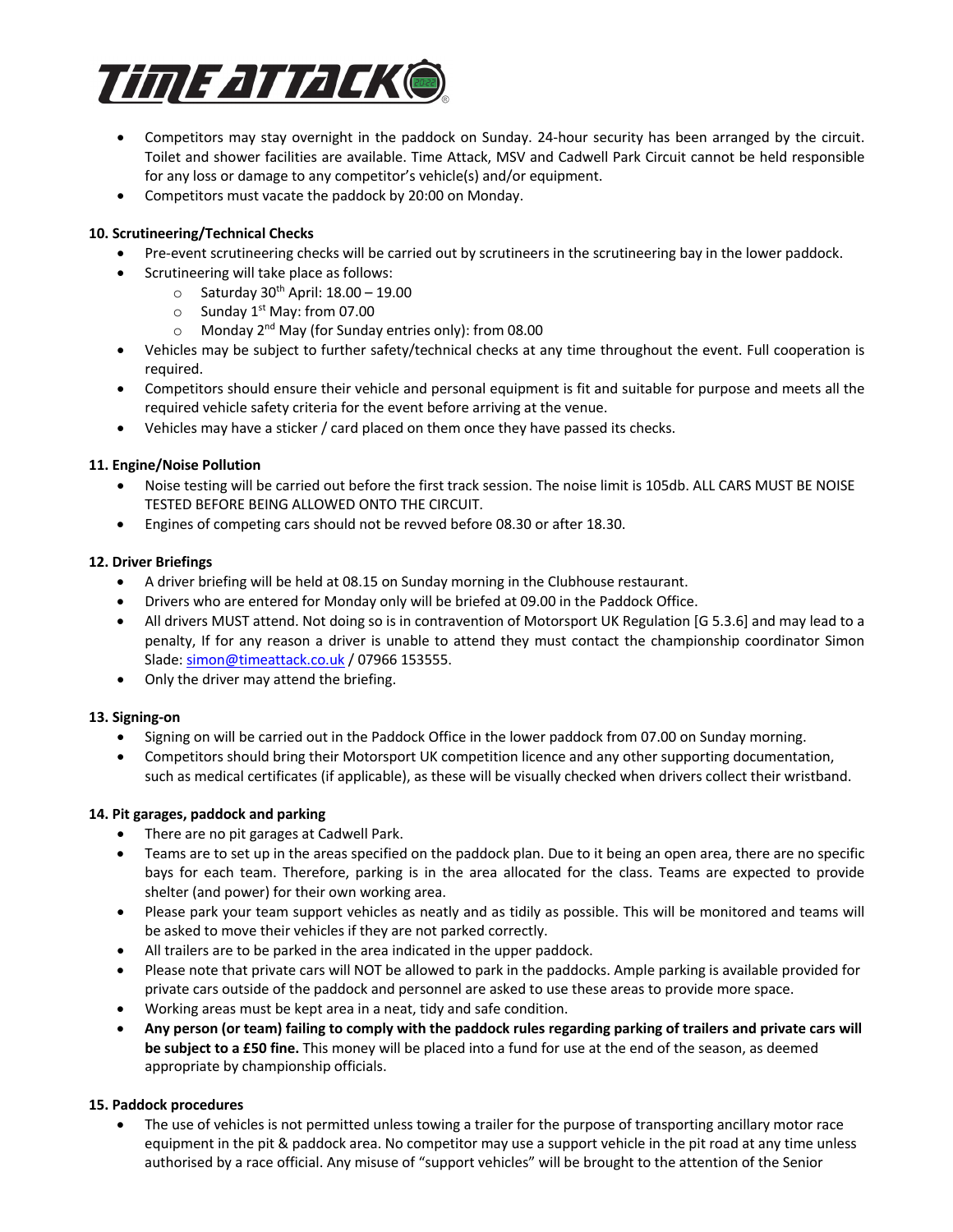

- Officials and appropriate action may be taken.
- The roadways within the Paddock Area and any Fire Lanes must be kept clear of all vehicles at all times. A 10 mph speed limit is in force in all areas of the venue.
- Scooters are permitted on the venue, where the rider holds the appropriate licence. Mini Moto's are NOT permitted on site. Passengers are not permitted to ride on quads, unless the quad bike is specifically designed to carry passengers. Scooters and quad bikes are not permitted on any grass verges, banks, or any general public areas such as trade malls, and they must adhere to designated vehicle routes. Scooters and quad bikes must be in a road worthy condition and fitted with lights. No one without a valid driving licence is permitted to drive a scooter or quad bike. Alcohol is strictly prohibited whilst driving any vehicle at the Venue. Riding on trailers is strictly prohibited. Tail lifts must be left either up or down. Anyone found in breach of any of these terms will have their vehicle confiscated.
- All vehicles and team equipment is left at the owners risk and neither the organisers nor circuit operators can be held liable for any loss or damage, howsoever caused.
- Where vehicles with tail lifts are being used at the venue, the operator must ensure that the tail lift is never left down, including in the halfway position, other than when loading/unloading is being undertaken.

## **16. Pit Lane**

- Support vehicles may go to the pit lane ahead of the competing cars. These will be monitored and only a select number will be allowed. Please cooperate with other teams and double-up with equipment where possible in order to keep traffic to a minimum and be ready to access the track when requested to do so.
- Access will be via the assembly area. **DRIVERS OF SUPPORT VEHICLES MUST SIGN ON IN THE PADDOCK OFFICE.**
- No work should be carried out in the pit lane unless the car is 'in session'.
- The onus shall be on all drivers to take due care and drive at minimum speeds in the Pit Lane. **Please observe the pit lane speed limit of 50kph.**
- Refuelling in the pit lane is not permitted.
- Only team members with wristbands will be allowed into the pit area.
- Only two people from each team may access the pit wall at any one time for the purpose of signalling.
- Children under the age of 16 years are not permitted in the pit lane area.
- Please keep equipment by the back wall of the pit lane area and remove it when the session is over.
- Teams and their vehicles may not return to the paddock until instructed to do so and should take the short cut across the circuit to exit the track by the Mountain and follow marshals' instructions.

# **17. Circuit layout, track access and exit**

- The full version of the circuit will be used.
- Teams will be called to session and must assemble promptly in the assembly area.
- **PLEASE BE READY TO START YOUR SESSION.** Because of the nature of the circuit, competitors may be denied access to the track when the session has started.
- Competitors will access the circuit from the assembly area and go straight into session. There will be no holding of cars in the pit lane.
- At the end of each session all vehicles must slow down after taking the chequered flag, continue around the circuit and leave the track via the paddock entrance at the Mountain. **MARSHALS' INSTRUCTIONS MUST BE ADHERED TO.** Failure to do so will result in a penalty being applied.
- Please note: following sessions, competitors may be directed to the scrutineering bay so the car can undergo technical checks.
- If competitors have to return to the paddock during the session and then wish to return to the track, marshals will attempt to allow them back onto the circuit. Access will depend on conditions.
- While on track the rules and regulations remain unchanged. Should a vehicle stop trackside, drivers will be approached by a marshal. Drivers should indicate they are by okay giving them the thumbs up signal. Failure to do so will mean that additional help will be called for to assist personally and to move the vehicle.
- Please follow marshals' directions at all times.

# **18. Race Day Information**

• The organisers will try to run the programme as published but reserve the right to delay or bring forward event times to suit the conditions of the day.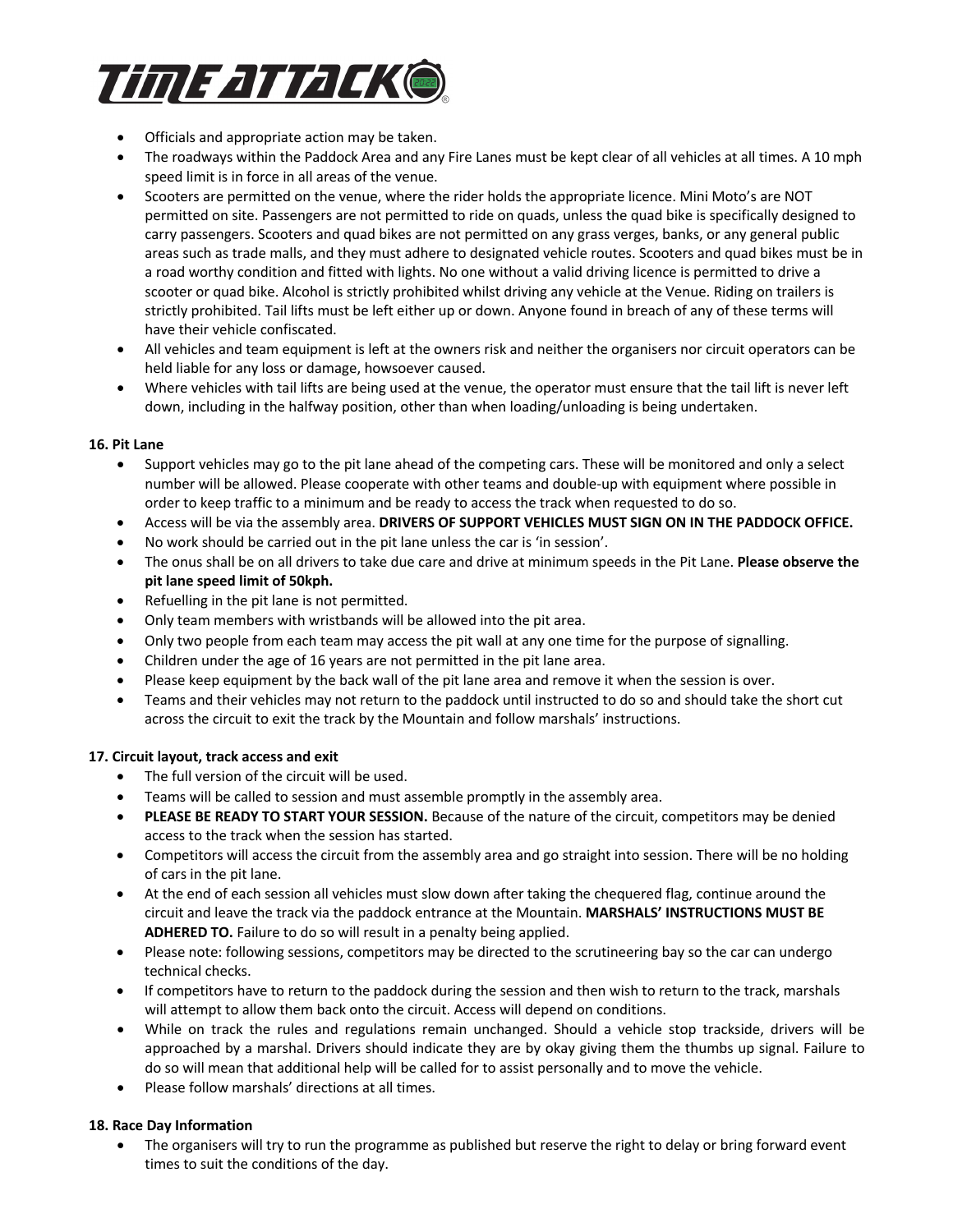

• There will be no printed results and official bulletins etc. These will be sent to drivers electronically via a WhatsApp group as soon as they become available and will be posted on the virtual notice board, which can be accessed via the Time Attack website: www.timeattack.co.uk A direct link will be advised via WhatsApp.

# **19. Judicial, Protests & Appeals**

- All judicial paperwork must be lodged with the Senior Clerk of the Course (derek@timeattack.co.uk) who will then process this as appropriate. If there is a need for a face-to-face interview, a face covering may be required.
- For judicial and appeals purposes the time of issue will be deemed to be the time the decision was sent, unless the recipient is informed verbally, when the time commences at the time notified verbally as stated on the relevant Clerk of the Course decision sheet.
- All decisions will be posted on the virtual noticeboard.
- Protests & Appeals should be made in accordance with Motorsport UK Regulation [C 5]. They must be submitted electronically and emailed to the Senior Clerk of the Course: derek@timeattack.co.uk. Mobile number: +44(0)797 957 6293.
- Protests and appeal forms are available on the Time Attack website via the following link: www.timeattack.co.uk/competitors-area
- At the discretion of the judicial officials, judicial meetings may be recorded. Please note that no competitor or entrant is allowed to record the proceedings under Motorsport UK regulation C15.

# **20. Transponders**

- Drivers are reminded that transponders must be fitted in keeping with TSL guidelines.
- If drivers do not have their own and need to hire a transponder, they may do so from the event timekeepers TSL Timing. These do not have to be booked in advance, as it will be assumed that if you don't have a transponder, you will need to hire one and they will be brought to the circuit.
- Transponders can be collected from the paddock office. They must be returned to the paddock office and deposited in a container.
- Cost of hire is £15 for the day. Competitors should bring cash in an unsealed envelope with their name and competition number on it.
- There is no deposit required. Instead, if the transponder is not returned on the day, TSL will invoice the driver for the cost of a new unit.
- If drivers have their own transponder, they must ensure that its number is registered before the start of the sessions.

# **21. Video Equipment**

- Video equipment must not be fitted to any vehicle without express permission if it is to be used for commercial purposes. Any driver/team transgressing this regulation maybe subject to a fine of £1,000 and disqualified from the meeting. Once permission has been obtained video equipment must be fitted to the vehicle prior to scrutiny and the scrutineer must be advised.
- The name Time Attack and the Time Attack logo are registered trade marks and cannot be used without written permission from Time Attack Ltd.

# **22. Merchandising**

• All merchandising rights on the venue belong to Time Attack Ltd. Any competitor found to be selling merchandise without prior written authorisation will be liable to immediate payment of the relevant sales site fees before being allowed to practice or race.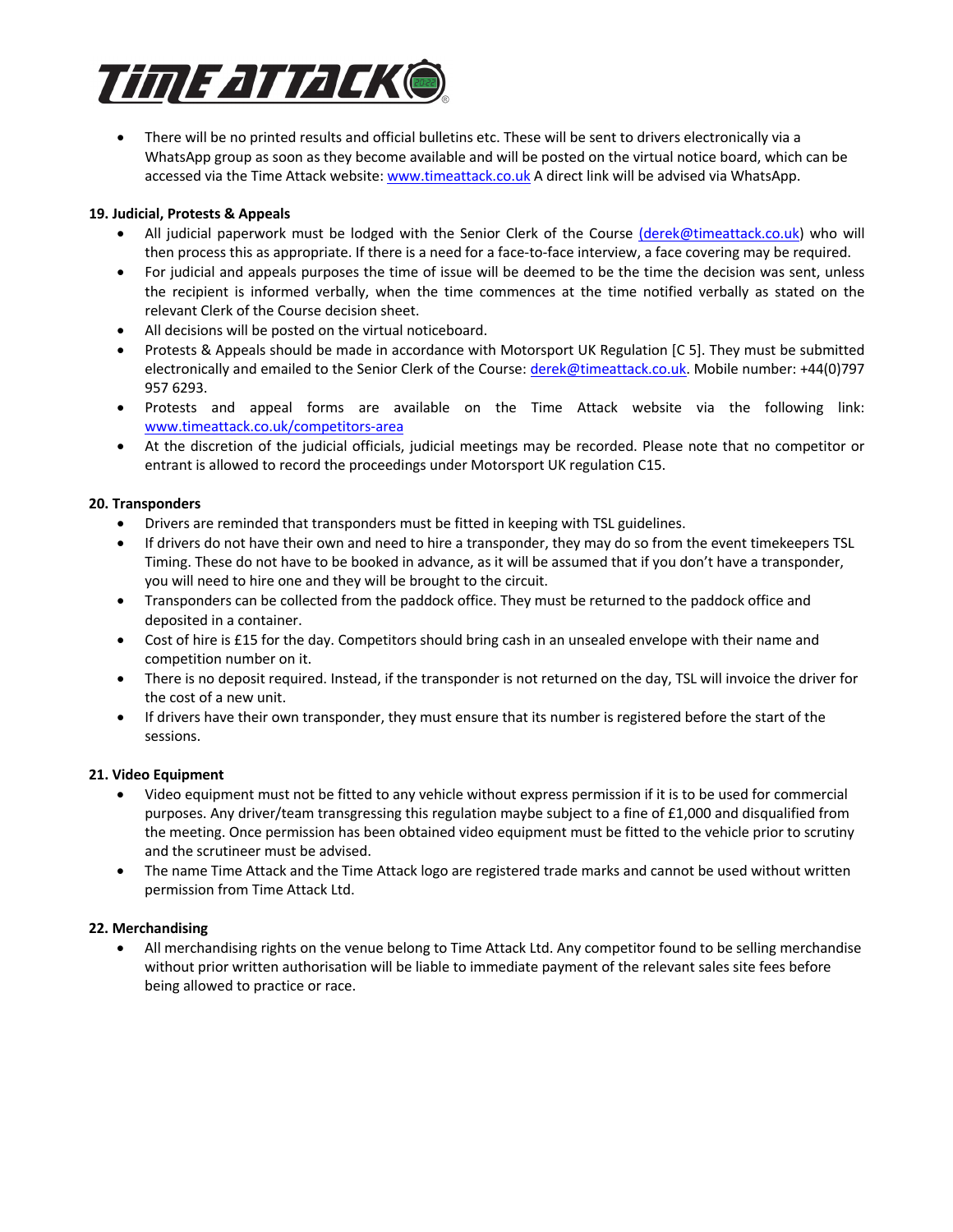

# **Vehicle/Safety/Event Rules and Regulations**

At all times whilst in the confines of the venue competitors should comply with these guidance notes.

Ensure you have made thorough safety checks to your vehicle. You will be having vehicle safety checks carried out secondary to your own before the start of the event. Also a technical representative will be checking your vehicle conforms to the vehicle regulations. Any vehicle deemed to be unsafe or not conforming to the regulations will be Disqualified from the meeting until such time as any defects are rectified. Your vehicle must be available for a safety check at any time throughout the event(s).

## **Usage and storage of Petrol**

- All petroleum spirit must be stored in metal containers complying with the relevant British Standards and away from any source of ignition/flame.
- All containers must be marked as having petrol inside.
- All empty containers must be removed from the venue after the Event.
- Petrol is to be used as a fuel only, and not for any other purpose.
- All vehicle refueling is to take place in the open air. The person in charge of the refueling process must enforce a no smoking ban.
- Your attention is drawn to the Petroleum (Consolidation) Act 1928, and the Petroleum Spirit (Motor Vehicles) Regulations 1929.
- Competitors and entrants are reminded that fuel is available for sale at the Venue. As such it is unnecessary for competitors to carry large quantities of fuel inside vehicles.

#### **Hazardous Substances**

- Some vehicle parts, for example brake and clutch linings contain asbestos. Entrants are encouraged to use non-asbestos substitutes wherever possible. Where asbestos is used, every effort should be used to prevent asbestos dust getting into the air.
- Some mineral oils may cause skin cancer. Prolonged contact should therefore be avoided wherever possible. Where contact does occur any contamination should be washed off immediately. The wearing of contaminated clothing (including overalls) should also be avoided.
- Various other substances may cause disease or ill health even after very short exposures. Manufacturers and suppliers of such substances are obliged to provide customers with information about the possible harmful effects of their products upon request.
- Where any person is at work, the requirements of the Control of Substances Hazardous to Health (COSHH) Regulations 1988, must be complied with.

#### **Electrical Safety**

- All electrical equipment must be maintained in a safe condition.
- Extension leads cables should be flexible and not of semi rigid cable of the type used for household wiring and covered by matting. Neoprene covered cable will resist damage by oil.
- All electrical equipment to be used externally should be weatherproof.
- Hand tools should preferably be of the "double insulated" or "all insulated" type, as these provide valuable protection against electric shock.
- Electrical equipment and hand tools should not be used in areas where flammable vapours may be present, for example where fuel is being stored or refueling is taking place.
- Where any person is at work the requirements of the Electricity at Work Regulations 1989 must be complied with.

#### **Fire Precautions**

- Smoking is prohibited in all pit garages and in the pit lane.
- All potential sources of ignition should be kept away from petroleum spirit and vapours.
- The lighting of barbecues is prohibited in the paddock and pits area and cooking is not permitted in the pit garages.
- Fire extinguishers should not be removed from fire points unless they are to be used on a fire.
- All fires must be reported immediately to an official or member of the Venue management.
- Teams/drivers are encouraged to train their members in the correct use of fire extinguishers.
- All fire notices and orders to evacuate must be complied with.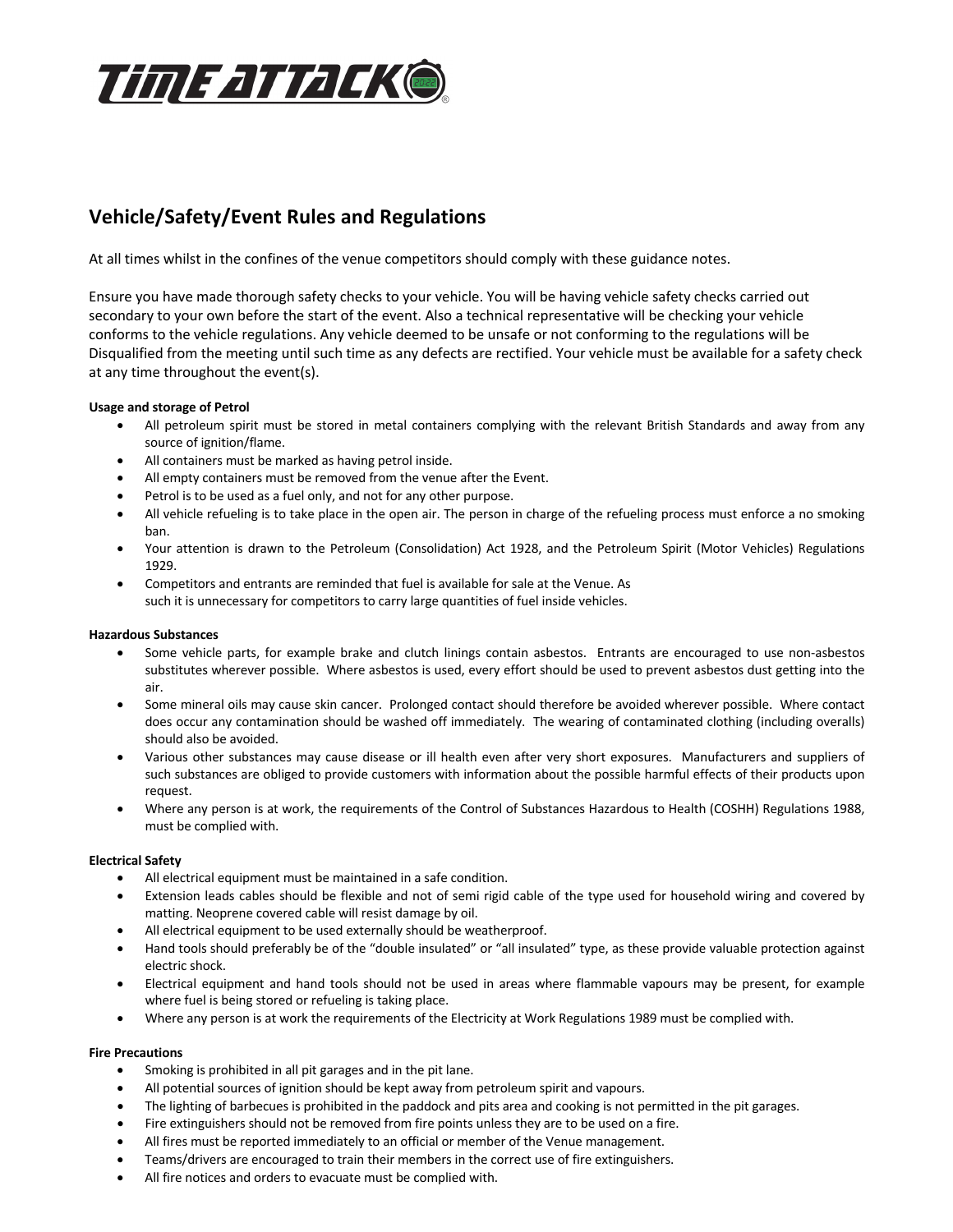

### **Compressed Gas Equipment**

- Air blasts from the over inflation of tyres can cause injury. Tyres should therefore not be inflated to pressures above the manufacturers' recommendations.
- All airlines should be in good condition and be inspected regularly.
- Always stand clear when inflating tyres.
- Any form of horseplay involving compressed air or gas is prohibited.
- Compressed gas cylinders should be stored in accordance with the relevant working practices.
- Where any person is at work the requirements of the Pressure Systems and Transportable Gas Containers Regulations 1989, must be complied with.

#### **Jacks and Axle Stands**

- Vehicles should only be raised on jacks which are in good condition, and rated to lift the vehicle weight safely.
- Jack vehicles only on level undamaged floors.
- Use the hand brake and /or chocks to stop the vehicle moving.
- Jacks, should only be used for lifting the vehicle. Axle stands should always be used to support the vehicle weight.
- Vehicle engines should not be run whilst the weight of the vehicle is supported by axle stands

#### **General Working Practices**

- All working areas should be kept clean and tidy, and any waste should be removed regularly and placed in the containers provided.
- All spillages should be cleaned up immediately.
- All trailing wires and hoses should not be allowed to create a trip hazard.
- Whenever vehicle engines are being run, adequate ventilation must be ensured.
- All safety notices must be complied with.
- Any person carrying out any work must ensure that they adopt safe working practices at all times, and comply with any relevant statutory provision and/or published guidance.
- Persons under the age of 16 are not allowed in the pits area or pit lane.

#### **Noise**

- Exposure to excessive noise may result in hearing loss or other complaints. These may be short term, or, after repeated exposure, permanent.
- All persons should avoid being exposed to excessive noise, and where this is unavoidable, they should wear earplugs or defenders to the appropriate British Standards.
- Where any person is at work the requirements of the Noise at Work Regulations 1989, must be complied with.

#### **Manual Handling of Loads**

- Lifting, carrying and propelling loads by bodily force is a major cause of injuries. All teams/drivers are encouraged to train their members in safe manual handling techniques.
- Where any person is at work the requirements of the Manual Handling of Loads Regulations 1992 must be complied with.

#### **Waste**

- All waste oil must be placed in the containers marked "waste oil."
- Waste tyres and empty petrol/oil containers should not be left at the Venue.
- Teams and competitors are urged to take any other form of waste with them when they leave the Venue, or to place it in the refuse containers provided.
- Your attention is drawn to the requirements of the Environmental Protection Act 1990,

#### **Vehicle Safety**

- A 10 mph speed limit is in force in all public areas, including paddocks and service roads at all of the venues. This applies to all vehicles with the exception of emergency vehicles attending an incident.
- No motorised forms of transport are allowed anywhere within the pit lane/paddock or garage areas with the exception of the transportation vehicles dropping off competing cars and parts/spares.
- All vehicles must at all times keep to the marked roads when moving around the Venue.

#### **First Aid**

- Any person sustaining an injury or feeling unwell should seek treatment from the on-site emergency services.
- To call the first aid or emergency services contact any official or member of the venue management.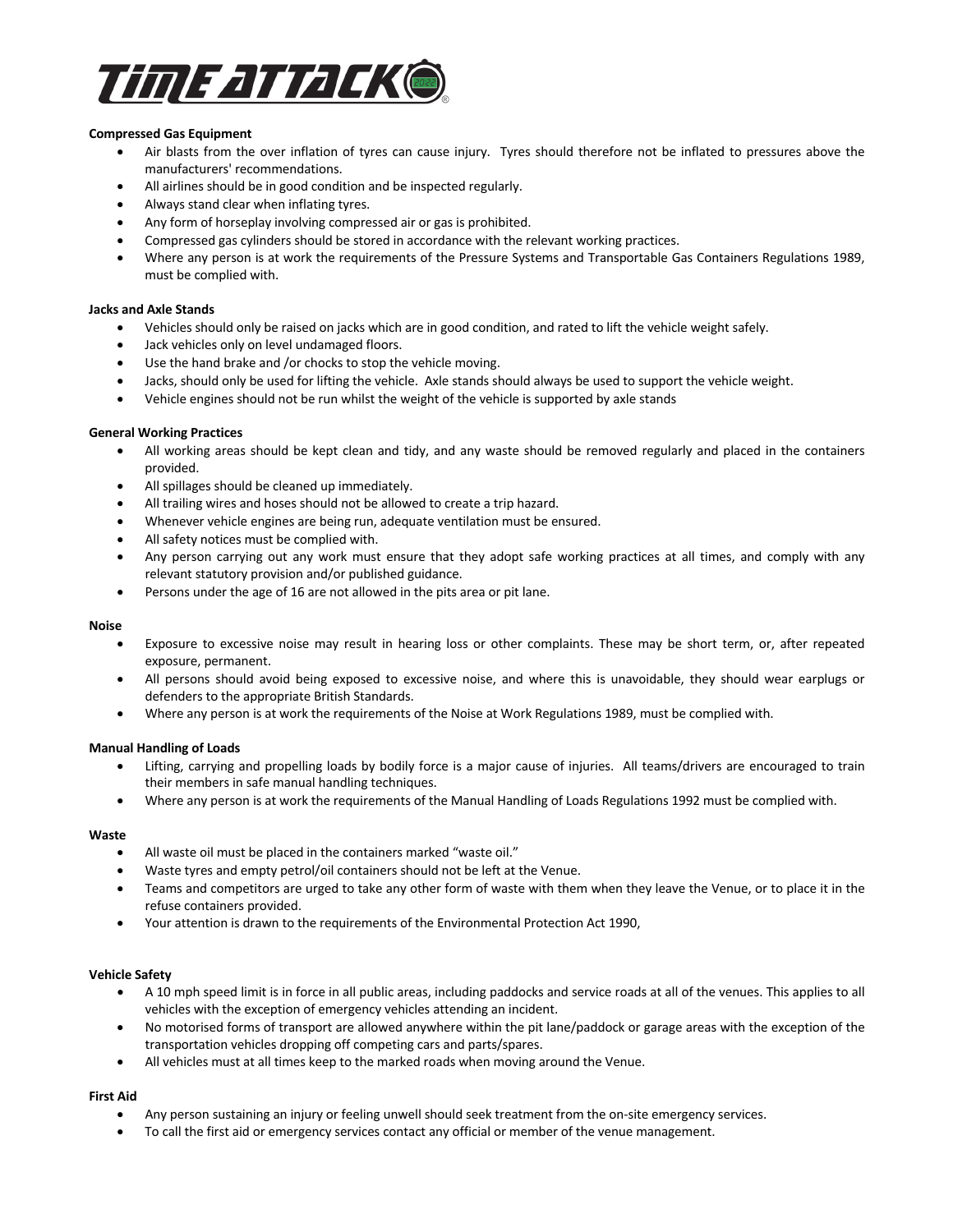

#### **Public Safety**

- Competitors and entrants should act in a manner so as not to put either themselves or any other person at risk from injury
- **CHILDREN UNDER THE AGE OF 16 ARE NOT ALLOWED IN THE PIT LANE OR GARAGE AREAS**

### **Incident Reporting**

• All accidents where any person sustains injury or where damage to property occurs must be reported immediately to an official or a member of the circuit.



Club Time Attack, Kleer House, Windsor Ind Est, New Rd, Sheerness, Kent ME12 1NB www.timeattack.co.uk